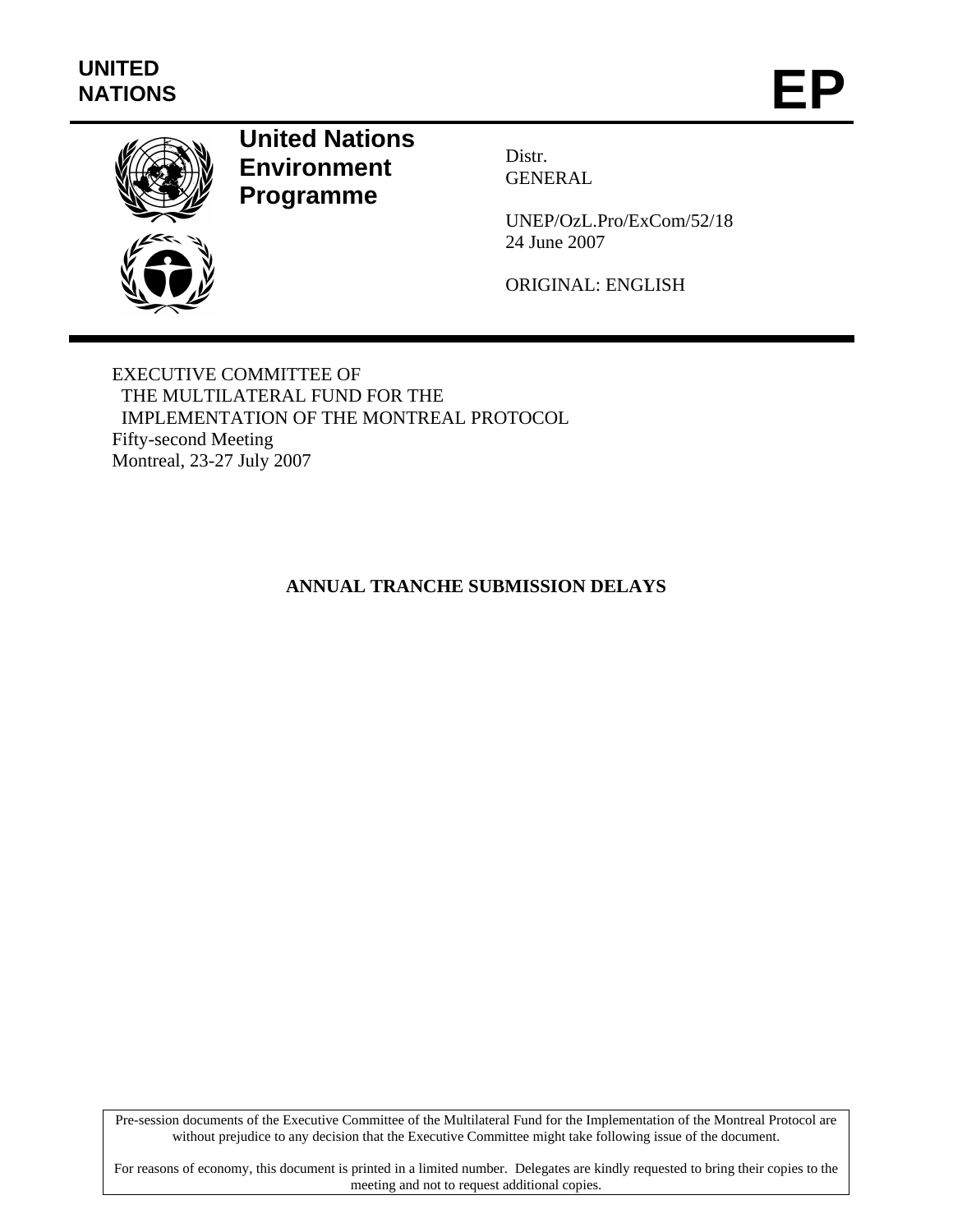## **Overview**

1. This document is submitted as a follow-up to the decision taken at the  $47<sup>th</sup>$  Meeting, which requested a separate agenda item on delays in the submission of annual tranches and disbursement of funds for tranches and obligations (decision  $47/50(d)$ ) at future meetings of the Executive Committee. This request emanates from a history of late submissions of annual tranches that result in delays in transferring funds and in fulfilling obligations to fund the activities required by them. The agenda item is intended to enable the Executive Committee to encourage relevant countries and agencies to increase their efforts to submit annual tranches to the next meeting of the Executive Committee and to address difficulties in meeting deadlines with respect to the submission of annual tranches.

2. This document addresses delays in the submission of tranches that were due at the 52<sup>nd</sup> Meeting and presents recommendations for consideration by the Executive Committee. At its  $50<sup>th</sup>$  Meeting, the document addressed for the first time the submission of an annual tranche that was incomplete and therefore had to be withdrawn. However, there were no such submissions to the  $51<sup>st</sup>$  or the  $52<sup>nd</sup>$  Meetings.

## **Annual Tranche Delays (tranches due for submission to the 52nd Meeting)**

3. Thirty-nine annual tranches were due for submission to the  $52<sup>nd</sup>$  Meeting. Of these, 14 have been submitted, 14 have not been submitted, and 11 have not been submitted by mutual agreement with the Secretariat. Table 1 presents the tranches not submitted to the  $52<sup>nd</sup>$  Meeting, along with the reasons provided by the relevant implementing agency.

#### Table 1

| Country                   | Agency       | <b>Sector</b>          | <b>Tranches</b>     | <b>Reason for delay</b>                                                                                                                                         |
|---------------------------|--------------|------------------------|---------------------|-----------------------------------------------------------------------------------------------------------------------------------------------------------------|
| Antigua and Barbuda       | World Bank   | <b>CFCs Phase-Out</b>  | 2006                | Awaiting Grant agreement signature.                                                                                                                             |
| Argentina                 | World Bank   | <b>Production CFCs</b> | 2007                | Verification report not ready.                                                                                                                                  |
| Bangladesh                | <b>UNDP</b>  | <b>ODS</b> Phase-Out   | 2005, 2006,<br>2007 | Late project document signature, the need for revision<br>to the plan, and sufficient funds from the first tranche<br>for 2007.                                 |
| Bangladesh                | <b>UNEP</b>  | <b>ODS</b> Phase-Out   | 2005, 2006,<br>2007 | Late project document signature, the need for revision<br>to the plan, and sufficient funds from the first tranche<br>for 2007.                                 |
| Congo, DR                 | <b>UNEP</b>  | CFCs Phase-Out         | 2007                | Political situation in the country.                                                                                                                             |
| Congo, DR                 | <b>UNDP</b>  | <b>CFCs Phase-Out</b>  | 2007                | Awaiting project document signature.                                                                                                                            |
| Kenya                     | France       | <b>CFCs Phase-Out</b>  | 2005                | Late gazettement of regulations.                                                                                                                                |
| Libyan Arab<br>Jamahiriya | <b>UNIDO</b> | <b>CFCs Phase-Out</b>  | 2006                | Verification report not completed.                                                                                                                              |
| Pakistan                  | <b>UNIDO</b> | <b>CTCs Phase-Out</b>  | 2005                | Verification report not completed.                                                                                                                              |
| Thailand                  | World Bank   | <b>ODS</b> Phase-Out   | 2007                | The country has requested to submit the annual<br>tranches at the final meeting of the year since the<br>original agreement did not specify a meeting due date. |

## **ANNUAL TRANCHES NOT SUBMITTED**

4. The breakdown, by agency, is as follows: France (1 tranche), UNDP (4), UNEP (4), UNIDO (2) and the World Bank (3).

5. In two cases, signature of the grant agreement/project document for the overall agreement (Antigua and Barbuda under World Bank implementation and the Democratic Republic of the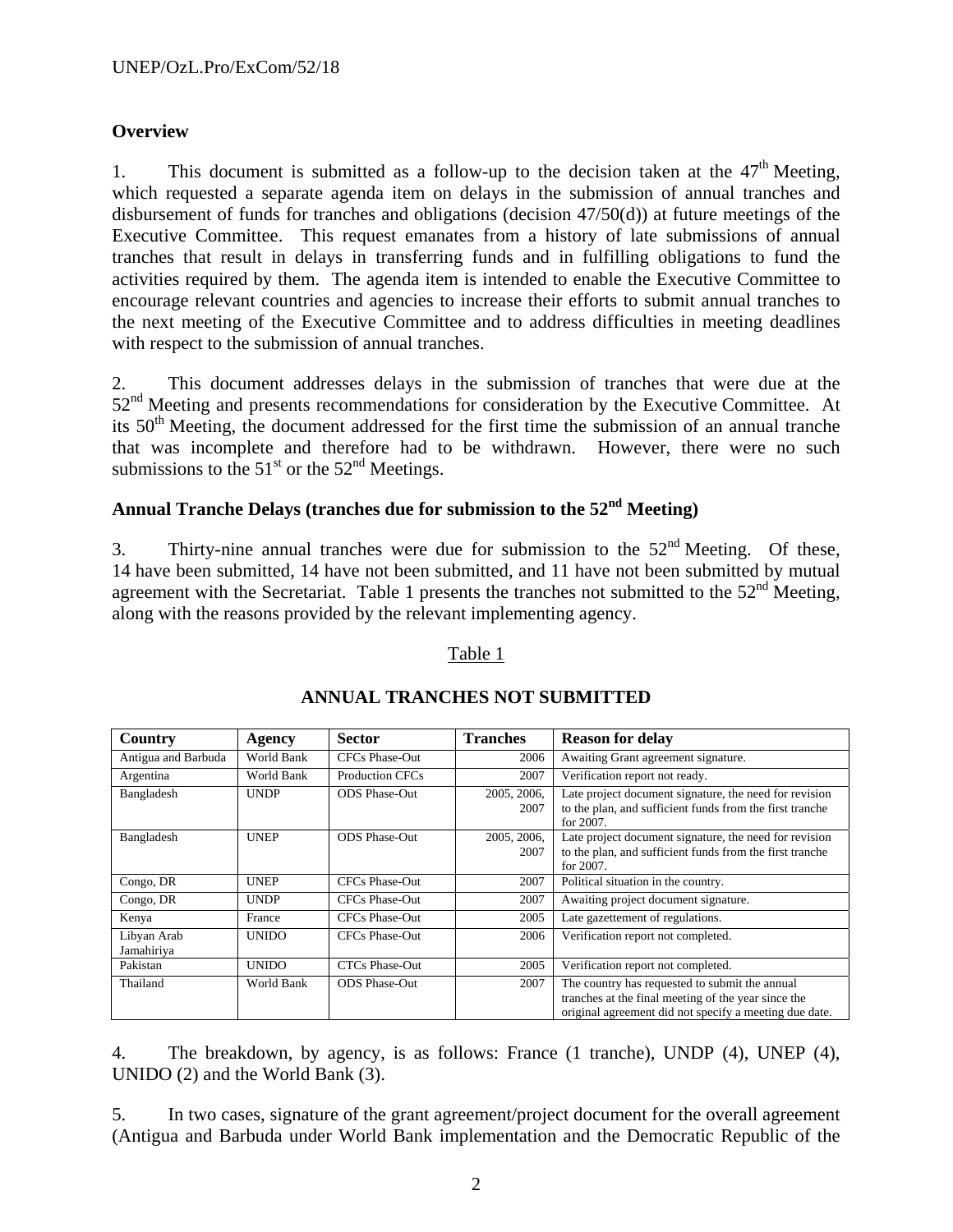Congo under UNDP implementation) had not occurred and therefore the tranche due would have to be delayed until the agreement/document had been signed. Six past tranches are due for submission by UNDP and UNEP on behalf of Bangladesh. The latest tranches were not submitted because there were sufficient funds available from the previous tranches for 2007 activities, the long time required to obtain the signature of project documents resulted in the need to revise the overall plan. However, since the project documents have been signed there has been progress toward submission of the tranches to the  $53<sup>rd</sup>$  Meeting and a revised plan is under preparation.

6. UNEP indicated that the delay in submission of its component of the Democratic Republic of the Congo CFC phase-out project was due to the political situation in the country.

7. With respect to those tranches in the Libyan Arab Jamahiriya and Pakistan under UNIDO implementation, and the production sector tranche in Argentina under World Bank implementation, all were delayed because the verification report had not been completed in time for submission.

8. In the case of France's CFC phase-out project in Kenya, the delay was due to resolving a condition of approval for the project which related to the gazettement of regulations that has subsequently occurred. It is expected that the tranche could be submitted to the  $53<sup>rd</sup>$  Meeting.

9. The World Bank correctly indicated that the agreement with Thailand did not specify a meeting. It also indicated that Thailand wants the due date for the submission of annual tranches to be changed to the final meeting of the year. The Executive Committee may wish to consider changing the due date for Thailand's ODS phase-out project until the third meeting of the year to avoid any further confusion over the due date, based on the request from the Government.

#### Delayed tranches for countries with compliance decisions

10. Tranches were not submitted for four countries for which compliance decisions have been taken with respect to control measures covered by the respective agreements including: Bangladesh, Kenya, and the Libyan Arab Jamahiriya for CFCs and Pakistan for CTC. Although the tranches were not submitted for Bangladesh and Kenya, the reasons for the delayed submission have been addressed and the tranches are likely to be submitted to the  $53<sup>rd</sup>$  Meeting. With respect to the missing verification reports for the Libyan Arab Jamahiriya and Pakistan, UNIDO has indicated that it had not received feedback from the Libyan Arab Jamahiriya or timely submission of information from Pakistan in order to complete the required verification reports and avoid the submission delay. The Executive Committee may wish to urge the countries mentioned in this paragraph for which compliance decisions have been taken to facilitate the submission of the required reports to the  $53<sup>rd</sup>$  Meeting and achievement of the other conditions for submission of delayed tranches to enable the Committee to provide the assistance required to facilitate compliance.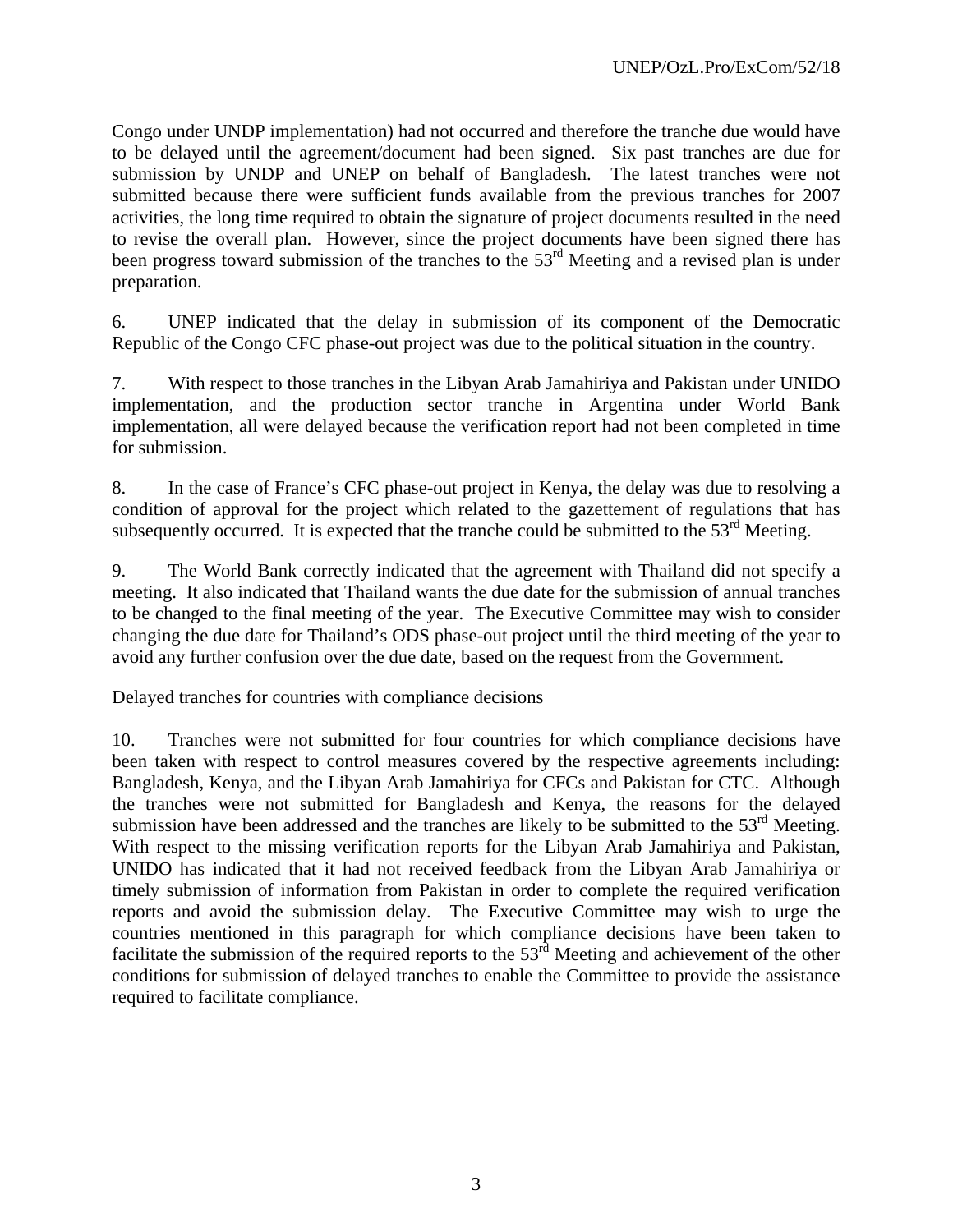### **Annual tranches not submitted by agreement with the Secretariat**

11. Table 2 presents those tranches that were deferred by mutual agreement.

#### Table 2

| Country                                    | Agency       | <b>Sector</b>                                                  | <b>Tranches</b> | <b>Reasons for deferral</b>      |
|--------------------------------------------|--------------|----------------------------------------------------------------|-----------------|----------------------------------|
| Cuba                                       | <b>UNDP</b>  | <b>ODS</b> Phase-Out                                           | 2006            | Low rate of expenditure to-date. |
| Cuba                                       | <b>UNDP</b>  | <b>ODS Phase-Out</b>                                           | 2007            | Low rate of expenditure to-date. |
| Dominica                                   | <b>UNEP</b>  | CFCs Phase-Out                                                 | 2007            | Low rate of expenditure to-date. |
| Dominica                                   | <b>UNDP</b>  | CFCs Phase-Out                                                 | 2007            | Low rate of expenditure to-date. |
| Grenada                                    | <b>UNDP</b>  | CFCs Phase-Out                                                 | 2007            | Low rate of expenditure to-date. |
| Grenada                                    | <b>UNEP</b>  | CFCs Phase-Out                                                 | 2007            | Low rate of expenditure to-date. |
| Iran                                       | <b>UNIDO</b> | CFCs Phase-Out (Refrigeration Servicing/<br>Assembly/Solvents) | 2008            | Return to original schedule.     |
| Saint Kitts and Nevis                      | <b>UNDP</b>  | CFCs Phase-Out                                                 | 2007            | Low rate of expenditure to-date. |
| Saint Kitts and Nevis                      | <b>UNEP</b>  | CFCs Phase-Out                                                 | 2007            | Low rate of expenditure to-date. |
| Saint Vincent and the<br><b>Grenadines</b> | <b>UNDP</b>  | <b>ODS</b> Phase-Out                                           | 2007            | Low rate of expenditure to-date. |
| Saint Vincent and the<br><b>Grenadines</b> | <b>UNEP</b>  | <b>ODS</b> Phase-Out                                           | 2007            | Low rate of expenditure to-date. |

#### **ANNUAL TRANCHES NOT SUBMITTED BY MUTUAL AGREEMENT**

12. Most of the reasons for submission being delayed until the  $53<sup>rd</sup>$  Meeting are due to the rate of disbursement of the existing tranches. Agreement was reached between the agency and the Secretariat that since no funds were needed to conduct ongoing activities, the next tranche could be delayed until the 53<sup>rd</sup> Meeting. The Executive Committee may wish to note the low disbursement and urge the submission of these tranches to the  $53<sup>rd</sup>$  Meeting.

13. With respect to the UNIDO component of the CFC phase-out tranche in Iran, the lead agency (Germany) and the Fund Secretariat suggested, after review of the submission to the 51<sup>st</sup> Meeting that the original schedule should be maintained and the 2008 tranche should be submitted in 2008 despite the fact decision 50/11(c) allowed the 2008 tranche to be submitted in 2007. Therefore the Secretariat will take into account the agreement to defer the submission until 2008 in its evaluation of UNIDO's 2007 business plan.

#### **RECOMMENDATIONS**

- 14. The Executive Committee may wish to consider:
	- (a) Noting the information on annual tranches of multi-year agreements submitted to the Secretariat by France, UNDP, UNEP, UNIDO and the World Bank contained in the document on annual tranche submission delays (UNEP/OzL.Pro/ExCom/52/18);